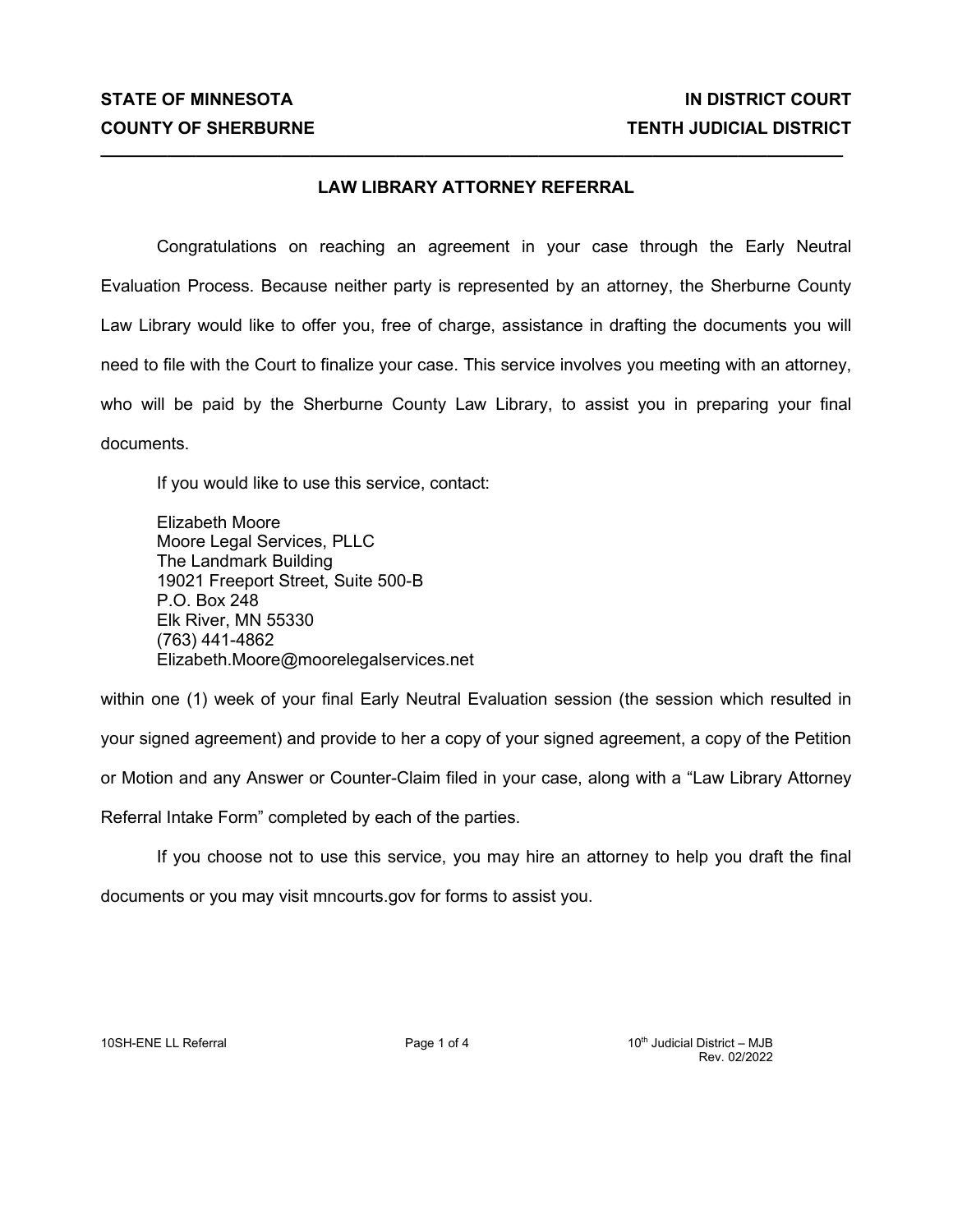## **LAW LIBRARY ATTORNEY REFERRAL INTAKE FORM**

**\_\_\_\_\_\_\_\_\_\_\_\_\_\_\_\_\_\_\_\_\_\_\_\_\_\_\_\_\_\_\_\_\_\_\_\_\_\_\_\_\_\_\_\_\_\_\_\_\_\_\_\_\_\_\_\_\_\_\_\_\_\_\_\_\_\_\_\_\_\_\_\_\_\_\_\_\_\_**

Each party shall completed the below information and provide it to Ms. Elizabeth Moore along with a copy of their signed agreement, a copy of the Petition or Motion and any Answer or Counter-Claim filed in their case.

| Case number: 71-FA-                          |                       |                                                                                                 |              |                                              |
|----------------------------------------------|-----------------------|-------------------------------------------------------------------------------------------------|--------------|----------------------------------------------|
| This form is for:                            |                       | $\Box$ Petitioner $\Box$ Respondent                                                             |              |                                              |
| Your full Name:                              | First                 | Middle                                                                                          | Last         |                                              |
| Address:                                     | <b>Street Address</b> |                                                                                                 |              | Apt. No.                                     |
|                                              | City                  | County                                                                                          | <b>State</b> | Zip Code                                     |
| Date of Birth:<br>Month<br>additional jobs.) | Day                   | Year<br>Current Employment: (if you currently has more than two jobs, use an attachment for the |              |                                              |
|                                              |                       | Name of Employer (If self-employed, list name and business address)                             |              |                                              |
| Employer's Street Address                    |                       |                                                                                                 |              |                                              |
| City                                         |                       | <b>State</b>                                                                                    |              | Zip Code                                     |
| 10SH-ENE LL Referral                         |                       | Page 2 of 4                                                                                     |              | 10th Judicial District - MJB<br>Rev. 02/2022 |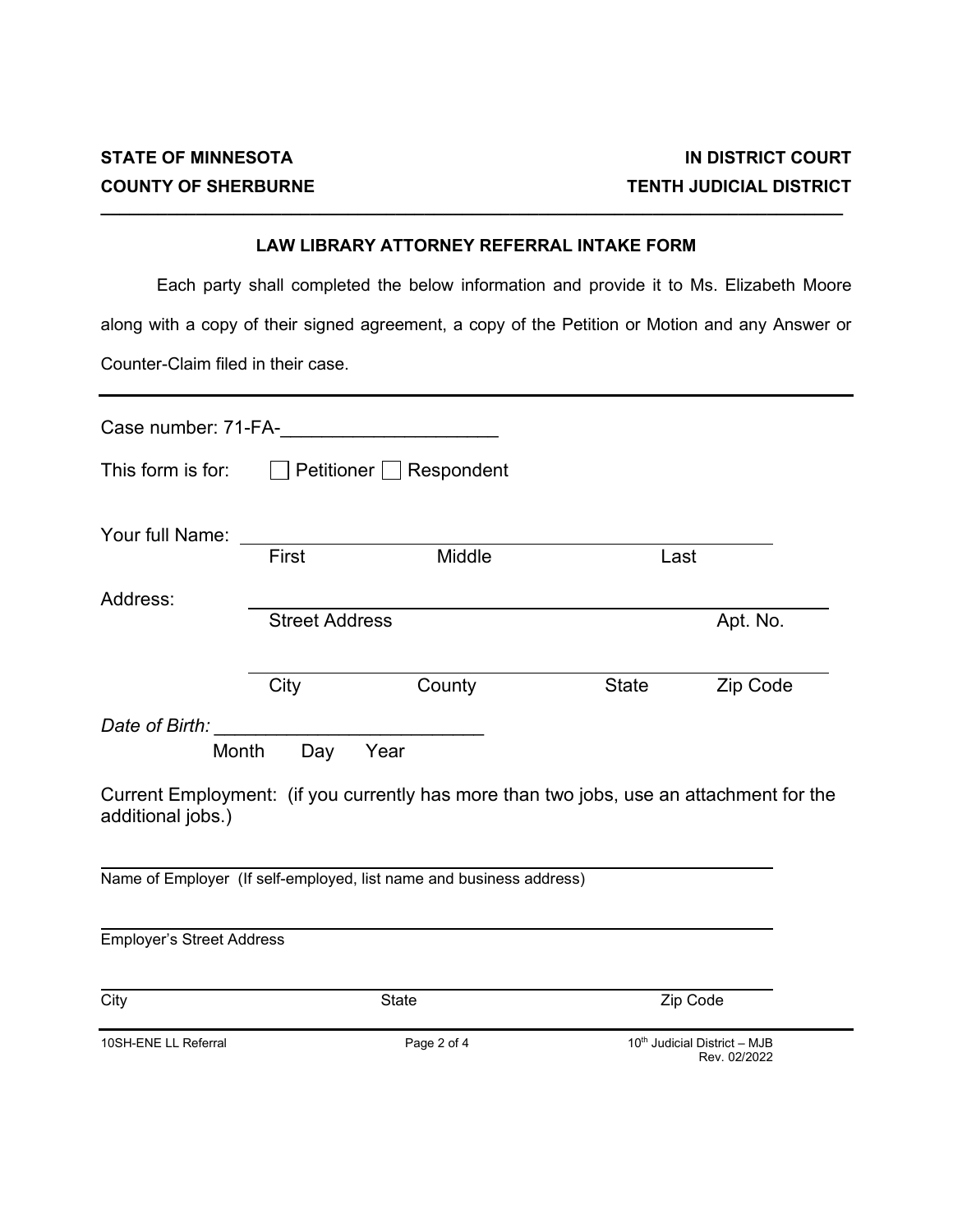## **If this case involves children, answer the following:**

I am the  $\Box$  father /  $\Box$  mother

Has a County started a Support case involving Petitioner and Respondent or their children?<br> $\Box$  YES

 $\Box$  NO. If YES, the case was started in \_\_\_\_\_\_\_\_\_\_\_\_\_\_\_\_\_ County, in the State of \_\_\_\_\_\_\_\_\_\_\_

and the court file number is \_\_\_\_\_\_\_\_\_\_\_\_\_\_\_\_\_\_\_. The case  $\Box$  has been Dismissed  $\Box$ 

is Pending  $\Box$  resulted in an Order for Support.

## **If this case is a marital dissolution (divorce) case, answer the following:**

Your former or other names (or write "none" if you have not gone by any other names):

| First                                                                                            | Middle      | Last  |                              |      |
|--------------------------------------------------------------------------------------------------|-------------|-------|------------------------------|------|
| First                                                                                            | Middle      | Last  |                              |      |
| Name Change                                                                                      |             |       |                              |      |
| Are you requesting a name change? $\Box$ YES<br>If yes, what do you want to change your name to: |             | NO.   |                              |      |
|                                                                                                  |             | First | Middle                       | Last |
| Date and location of marriage (month, day, year): ______________________________                 |             |       |                              |      |
| in the City of _________________________, County of __________________, State of                 |             |       |                              |      |
|                                                                                                  |             |       |                              |      |
| <b>Physical Living Situation:</b>                                                                |             |       |                              |      |
| Do Petitioner and Respondent live together at this time?                                         |             |       | <b>YES</b>                   | NO   |
| If NO, the date of separation was:                                                               |             |       |                              |      |
|                                                                                                  | Month       | Day   | Year                         |      |
| 10SH-ENE LL Referral                                                                             | Page 3 of 4 |       | 10th Judicial District - MJB |      |
|                                                                                                  |             |       | Rev. 02/2022                 |      |